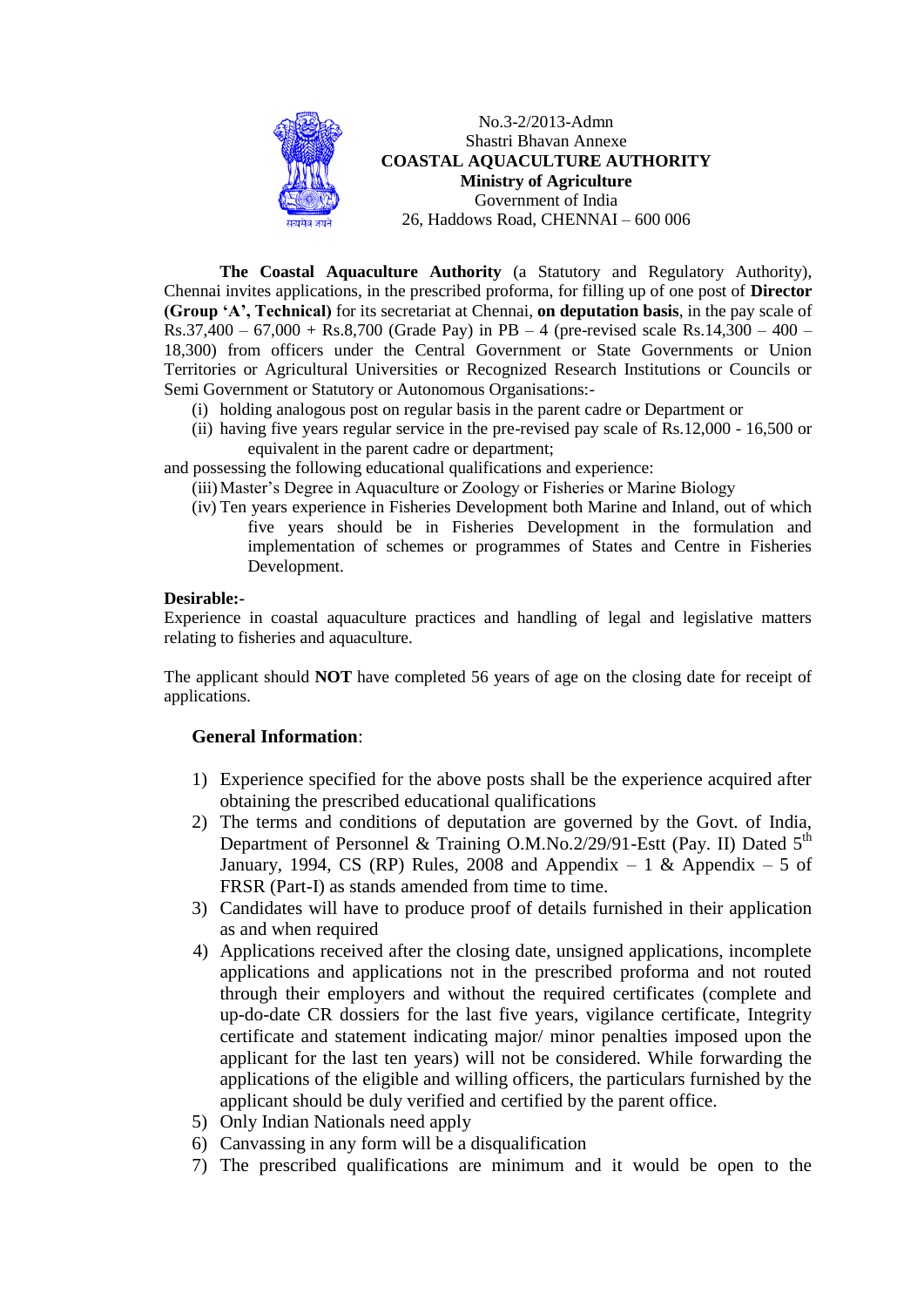competent authority in the Coastal Aquaculture Authority to restrict the number of candidates for consideration to a reasonable level by adopting qualifications and experience of a higher level than the minimum prescribed in the advertisement.

- 8) The Coastal Aquaculture Authority reserves the right not to fill up the post if it so decides.
- 9) No correspondence in the matter of consideration/selection will be entertained. Period of deputation including period of deputation in another ex-cadre post held immediately preceding this appointment in the same or some other organization or department of the Central Government shall ordinarily not to exceed three years. Persons who are already on deputation or in whose case, the cooling off period is yet to be over need not send their applications.
- 10) If at any stage, it is discovered that any attempt has been made by the applicant to willfully conceal or misrepresent any fact, his/her candidature may be summarily rejected or his/her appointment terminated.
- 11) The selected candidate will be appointed on deputation normally for a period of 3 years, which may be extended or curtailed at the discretion of the competent Authority depending on requirement/performance.
- 12) Candidates who apply for the post will not be allowed to withdraw their candidature subsequently.
- 13. The application should be sent in the prescribed proforma neatly typed out in A-4 Size paper and addressed to **THE MEMBER SECRETARY, COASTAL AQUACULTURE AUTHORITY, MINISTRY OF AGRICULTURE, 2nd FLOOR, SHASTRI BHAVAN ANNNEXE, No.26, HADDOWS ROAD, CHENNAI – 600 006.**
- 14. **Last date for receipt of applications: 45 days from the date of publication in the Employment News**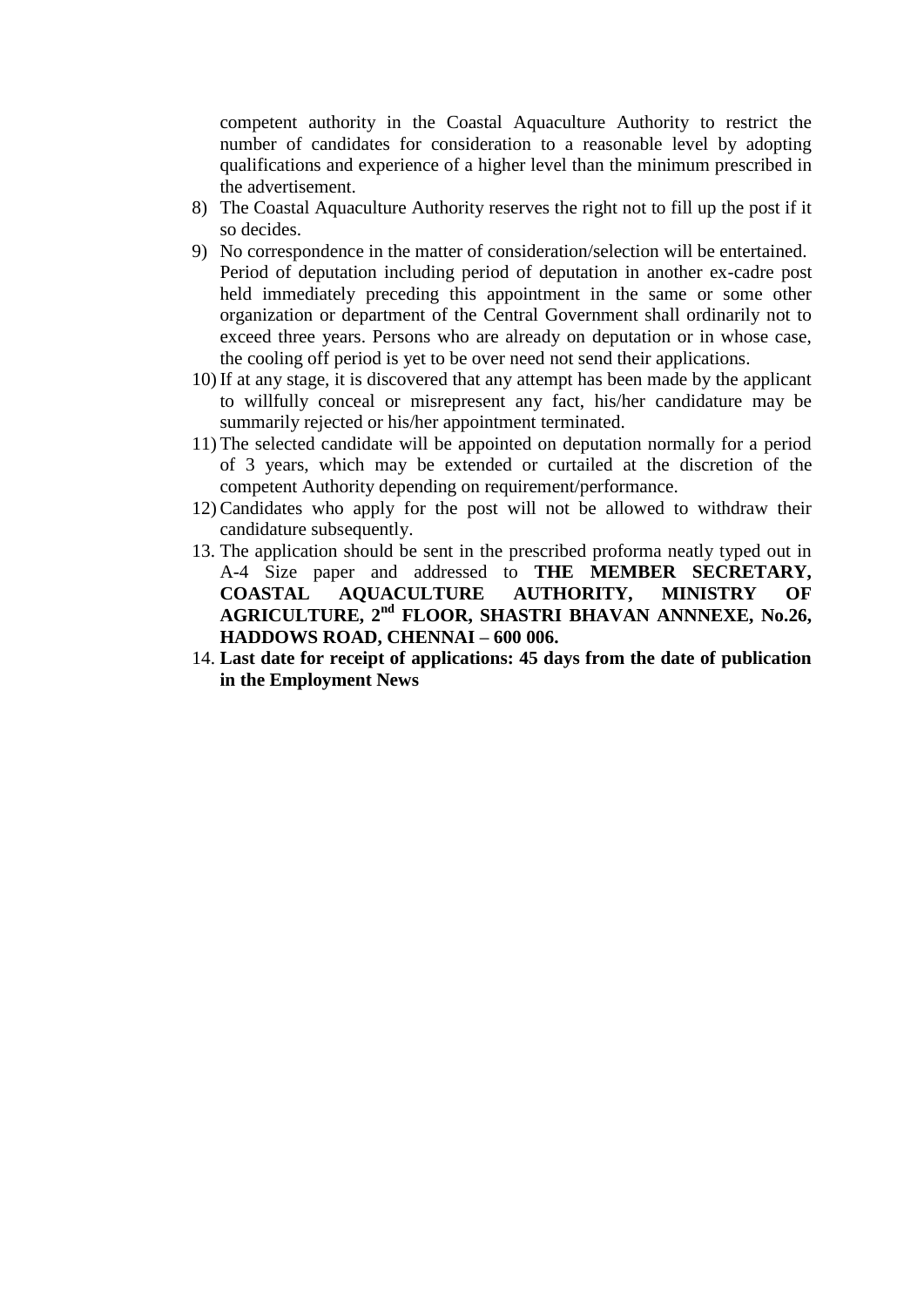|                |                                                                                |                                          |      |                                     |                                                                               |                  | <b>AFFIX</b>    |
|----------------|--------------------------------------------------------------------------------|------------------------------------------|------|-------------------------------------|-------------------------------------------------------------------------------|------------------|-----------------|
| $\mathbf{1}$   |                                                                                | NAME AND ADDRESS (IN BLOCK               |      |                                     |                                                                               |                  | <b>RECENT</b>   |
|                | LETTERS)                                                                       |                                          |      |                                     |                                                                               |                  | <b>COLOUR</b>   |
| $\overline{2}$ |                                                                                | Date of birth (in Christian Era)         |      |                                     |                                                                               |                  | <b>PASSPORT</b> |
| 3              |                                                                                | Date of retirement under Central/State   |      |                                     |                                                                               |                  | <b>SIZE</b>     |
|                | Govt. rules                                                                    |                                          |      |                                     |                                                                               |                  | <b>PHOTO</b>    |
| $\overline{4}$ |                                                                                | <b>Educational Qualifications</b>        |      |                                     |                                                                               |                  |                 |
|                |                                                                                |                                          |      |                                     |                                                                               |                  |                 |
|                |                                                                                |                                          |      |                                     |                                                                               |                  |                 |
|                |                                                                                |                                          |      |                                     |                                                                               |                  |                 |
|                |                                                                                |                                          |      |                                     |                                                                               |                  |                 |
|                |                                                                                |                                          |      |                                     |                                                                               |                  |                 |
|                |                                                                                |                                          |      |                                     |                                                                               |                  |                 |
|                |                                                                                |                                          |      |                                     |                                                                               |                  |                 |
| 5              | Whether                                                                        | educational                              | and  | other                               |                                                                               |                  |                 |
|                |                                                                                | qualifications required for the post are |      |                                     |                                                                               |                  |                 |
|                |                                                                                | satisfied?(If any qualification has been |      |                                     |                                                                               |                  |                 |
|                |                                                                                | treated as equivalent to the             |      | one                                 |                                                                               |                  |                 |
|                |                                                                                | prescribed in the rules, state           |      | the                                 |                                                                               |                  |                 |
|                |                                                                                | authority for the same)                  |      |                                     |                                                                               |                  |                 |
|                |                                                                                |                                          |      | Qualifications/experience possessed |                                                                               |                  |                 |
|                |                                                                                | Qualifications/Experience required       |      |                                     |                                                                               | by               |                 |
|                | Essential<br>1)                                                                |                                          |      |                                     |                                                                               | The officer      |                 |
|                | 2)                                                                             |                                          |      |                                     |                                                                               |                  |                 |
|                | 3)                                                                             |                                          |      |                                     |                                                                               |                  |                 |
|                | Desired<br>1)                                                                  |                                          |      |                                     |                                                                               |                  |                 |
|                | 2)                                                                             |                                          |      |                                     |                                                                               |                  |                 |
| 6.             |                                                                                | Please state clearly whether in the      |      |                                     |                                                                               |                  |                 |
|                |                                                                                | light of entries made by you above,      |      |                                     |                                                                               |                  |                 |
|                |                                                                                | you meet the requirements of the post    |      |                                     |                                                                               |                  |                 |
| $\tau$         |                                                                                |                                          |      |                                     | Details of employment, in chronological order. Enclose a separate sheet, duly |                  |                 |
|                |                                                                                |                                          |      |                                     | authenticated by your signature, if the space below is insufficient           |                  |                 |
|                | Office/Instt/                                                                  | Post                                     | From | To                                  | Scale of pay                                                                  | Nature of duties |                 |
|                | Orgn                                                                           | Held                                     |      |                                     | & basic pay                                                                   | (IN DETAIL)      |                 |
|                |                                                                                |                                          |      |                                     |                                                                               |                  |                 |
|                |                                                                                |                                          |      |                                     |                                                                               |                  |                 |
|                |                                                                                |                                          |      |                                     |                                                                               |                  |                 |
|                |                                                                                |                                          |      |                                     |                                                                               |                  |                 |
|                |                                                                                |                                          |      |                                     |                                                                               |                  |                 |
| 8              | Nature of present employment, i.e. ad                                          |                                          |      |                                     |                                                                               |                  |                 |
|                | hoc or temporary or permanent                                                  |                                          |      |                                     |                                                                               |                  |                 |
| 9              | In case the present employment is held<br>on deputation/contract basis, please |                                          |      |                                     |                                                                               |                  |                 |
|                | state                                                                          |                                          |      |                                     |                                                                               |                  |                 |
|                |                                                                                |                                          |      |                                     |                                                                               |                  |                 |

# **BIO DATA PROFORMA**

 $\mathsf{r}$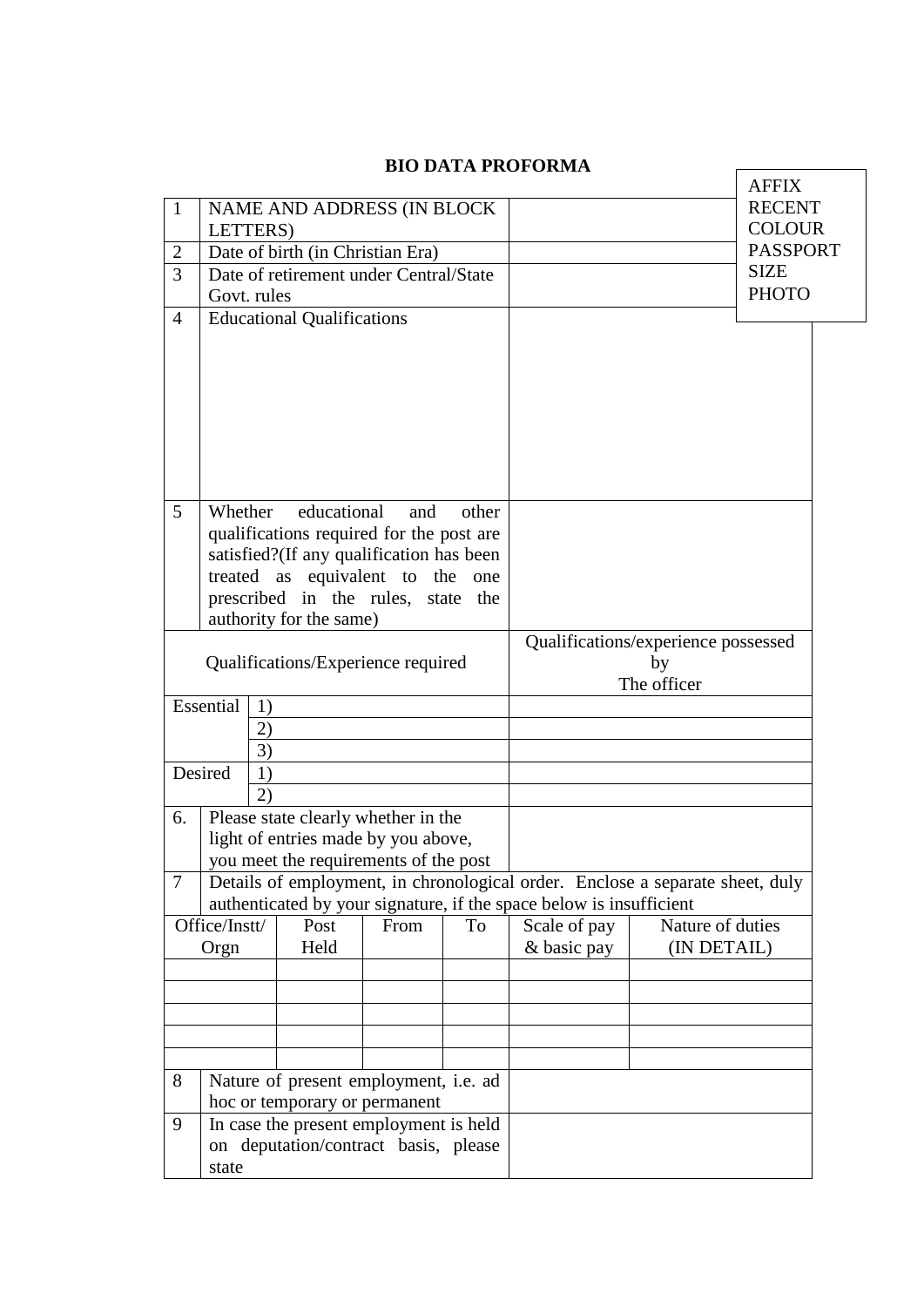|    | a) the date of initial appointment                                                  |  |
|----|-------------------------------------------------------------------------------------|--|
|    | b) period<br>of<br>appointment<br><sub>on</sub>                                     |  |
|    | deputation/contract                                                                 |  |
|    | of<br>c)name<br>the<br>parent                                                       |  |
|    | office/organization<br>to which<br>you                                              |  |
|    | belong                                                                              |  |
|    |                                                                                     |  |
| 10 | Additional details<br>about<br>present                                              |  |
|    | employment                                                                          |  |
|    | Please state whether working under                                                  |  |
|    | (indicate the name of your employer                                                 |  |
|    | against the relevant column)<br>a) Central Govt                                     |  |
|    | b) State Govt                                                                       |  |
|    | c) Autonomous Organization                                                          |  |
|    | d) Govt. Undertaking                                                                |  |
|    | e)Universities                                                                      |  |
|    | f) Others                                                                           |  |
| 11 | Are you in revised scale of pay? If yes,                                            |  |
|    | give the date from which the revision                                               |  |
|    | took place and also indicate the pre-                                               |  |
|    | revised scale                                                                       |  |
| 12 | Total emoluments per month now                                                      |  |
|    | drawn                                                                               |  |
| 13 | Additional information<br>including,                                                |  |
|    | which you would like to mention in                                                  |  |
|    | support of your suitability for the post                                            |  |
|    | (with regard to additional academic                                                 |  |
|    | qualification, professional training and                                            |  |
|    | work experience over<br>and<br>above                                                |  |
|    | prescribed<br>in<br>the<br>vacancy                                                  |  |
|    | circular/advertisement)<br>enclose<br>a<br>separate sheet, if space is insufficient |  |
| 14 | Whether belongs to SC/ST/OBC                                                        |  |
| 15 | Remarks                                                                             |  |
|    |                                                                                     |  |
|    |                                                                                     |  |

I have carefully gone through the advertisement and I am well aware that the Bio-Data duly supported by documents submitted by me will also be assessed by the selection committee at the time of selection for the post.

Signature of the candidate

Date…………… Address………………

……………………

Countersigned

…………….. (Employer with seal)